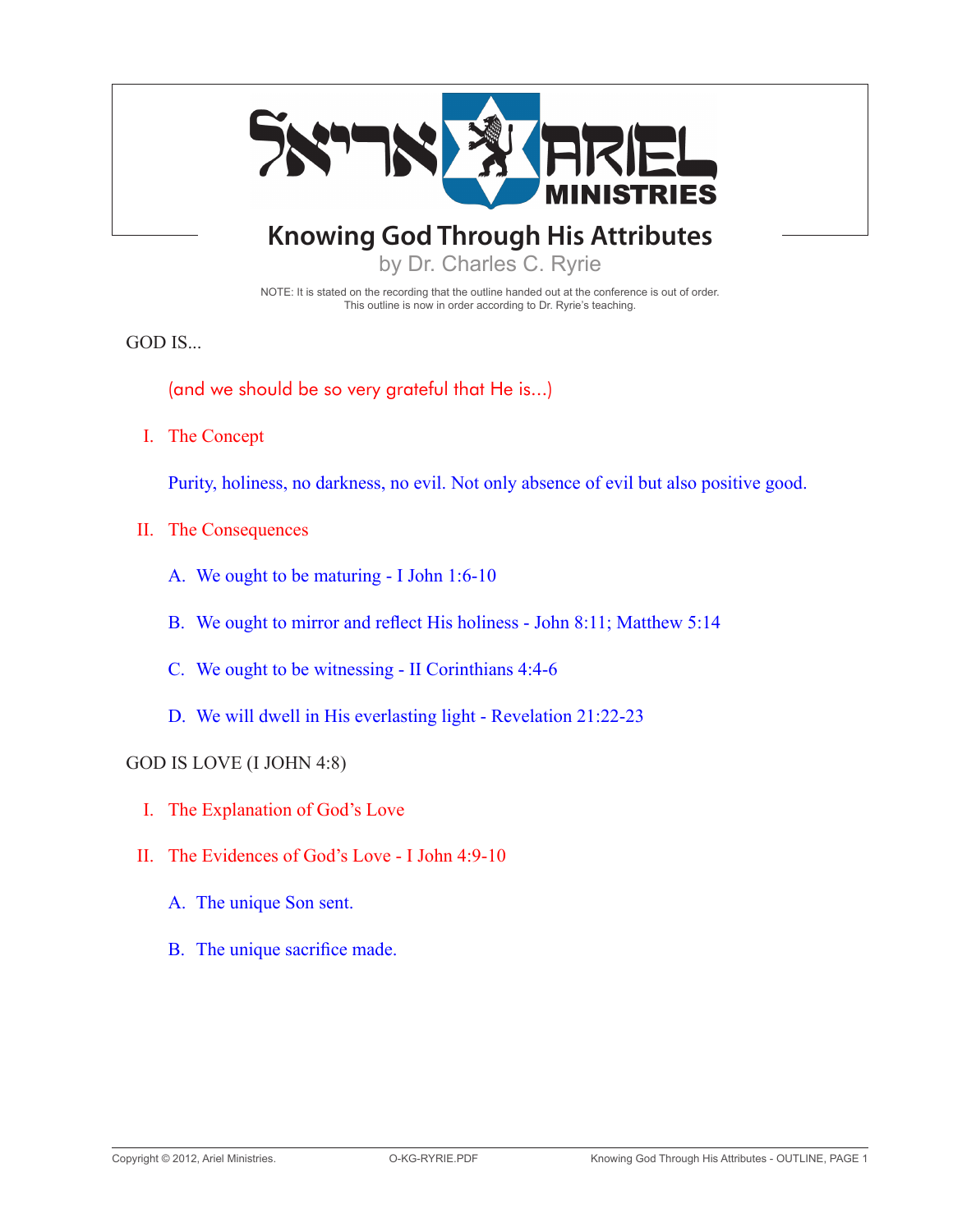III. The Effects of God's Love - I John 4:7-8

- A. Know 4:7
- **B.** Grow 4:7
- C. Show 4:11

# GOD IS SPIRIT (John 4:24)

- I. The Audience John 4: 11-19
- II. The Instruction John 4:20-26
	- A. Concerning the Place to worship vv. 20-21
	- B. Concerning the Prerequisites to worship v. 24
	- C. Concerning the Person to worship vv. 24-26

GOD IS ETERNAL (Psalm 90:2)

- I. God is Eternal Psalm 90: 1-2, 4
	- A. It is inclusive of time and eternities vv. 1-2
	- B. It is illustrated by 1000 years as yesterday and a watch in the night v. 4
- II. We Are Not Psalm 90:3, 5-11
	- A. Examples of this fact vv. 3, 5-6

 We die - v. 3

 We are swept away - v. 5a

We wither - vv. 5b-6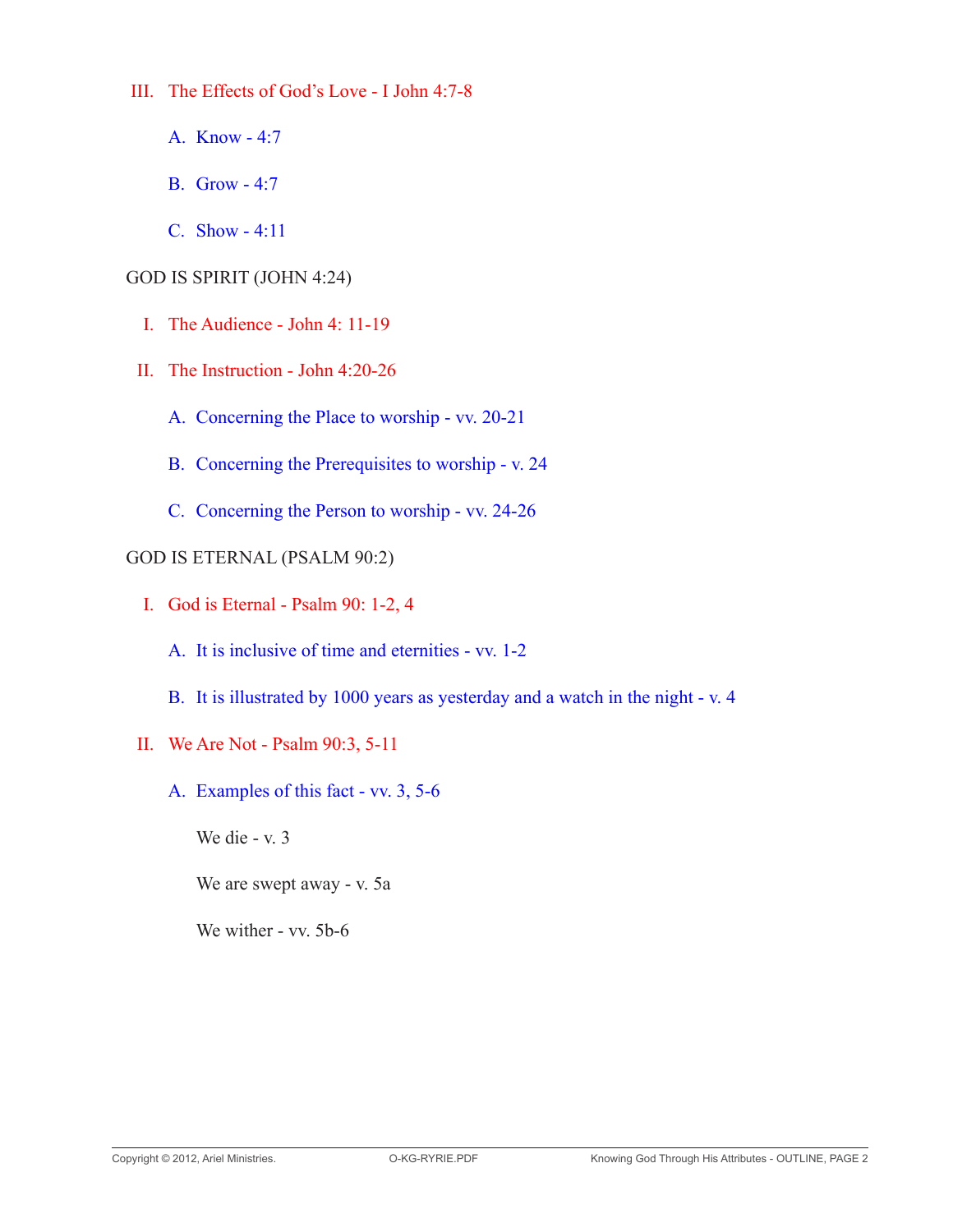- B. Explanations for this fact vv. 7-9. Sin.
- C. Expectation from this fact v. 10. 70-80 years of life expectancy.
- III. How to Connect Our Temporality with God's Eternality Psalm 90:12-17
	- A. An Exhortation v. 12

 If you are now 20 and live to 70 you have, say, 50 years of productive work or 18,262 days. If you are 30, you have 14,610 days left. If 40, 10,957 days. If 50, 7,305. If 60, 3,652. If 70, you are running on fumes!

- B. Some Encouragements vv. 13-17
	- 1. Know the love of God to have joy in sorrow vv. 13-15
	- 2. Know the will of God v. 16
	- 3. Do the work of God v. 17
	- 4. Have the eternal perspective of God Ecclesiastes 3:11

#### THE "OMNIS" OF GOD AND HIS SOVEREIGNTY

#### THE OMNIPOTENCE OF OUR GOD

- I. Defining God's Omnipotence
	- A. Some uses of the term.

 Genesis 17:1; Ruth 1:20-21; Job 40:2; Revelation 1:8; 19:15

B. Some limitations on the concept.

# II. Displaying God's Omnipotence

- A. In Creation Psalm 139:13-16; Romans 1:18-23; Colossians 1:17
- B. In Resurrection Romans 1:4
- C. In Salvation Romans 1:16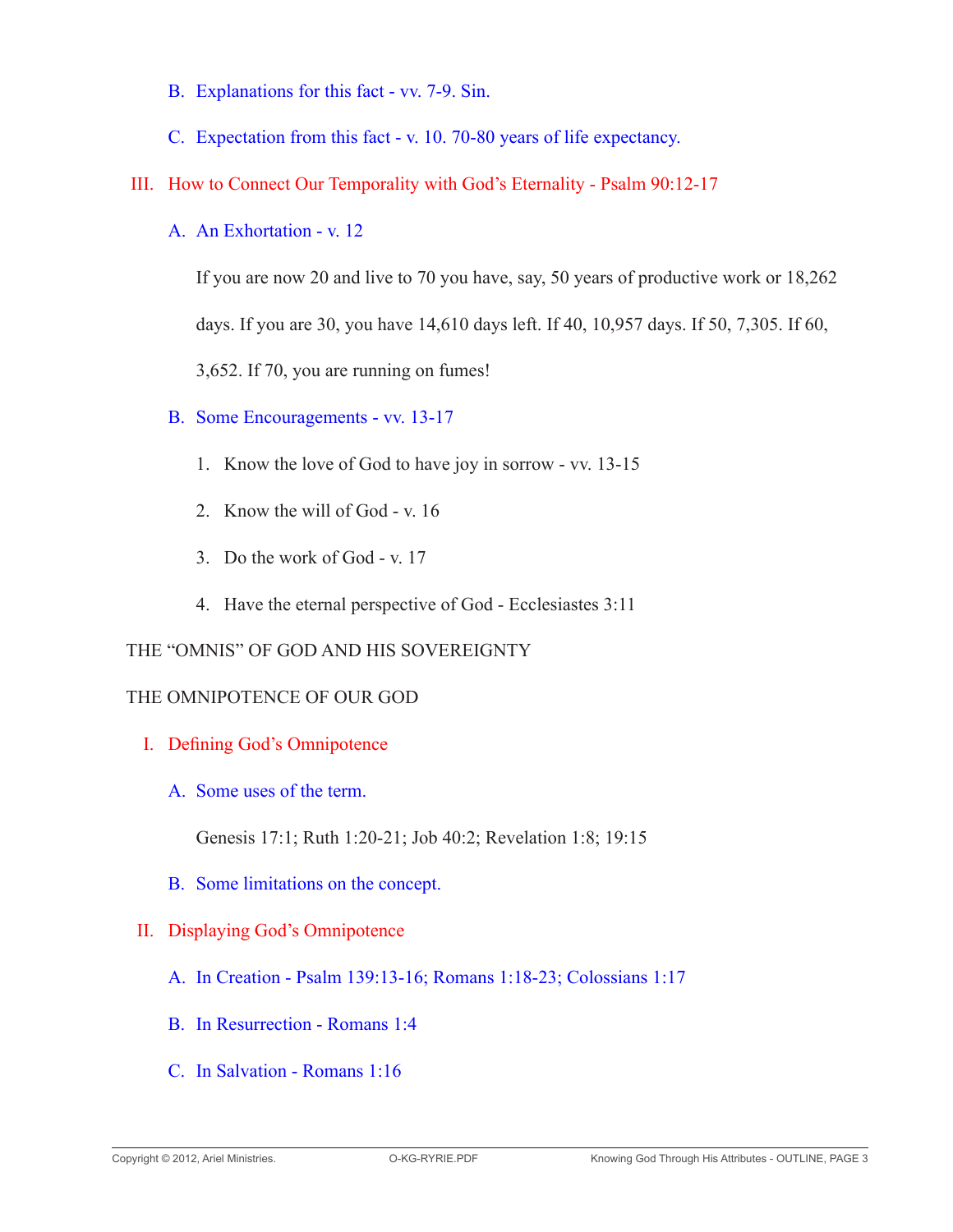### THE OMNIPRESENCE OF OUR GOD

- I. Some Questions about God's Omnipresence
	- A. Does it mean God is limited by barriers created by space or time? Psalm 139:7-15
	- B. Does it mean He is in everything (pantheism)?
	- C. Does it mean He is detached from His creation (deism)?
	- D. Does it mean He is equally related to everyone?
- II. Some Ramifications of God's Omnipresence
	- A. I cannot escape from Him, though I can ignore Him.
	- B. I cannot control Him, though I can disobey Him.
	- C. I cannot escape from Him, though I can run from Him.
	- D. I cannot detach myself from Him, though I can break fellowship with Him by sinning.

### THE OMNISCIENCE OF OUR GOD

I. The Concept of God's Omniscience

 Matthew 7: 11; 10:30; Luke 12:6; Acts 15:8; Psalm 147:4; 139: 1-6

II. The Content of God's Omniscience

 All my actions - Psalm 139:2a

 All my thoughts - v. 2b

 All my time - v. 3a

 All my ways - v. 3b

 All my words - v. 4